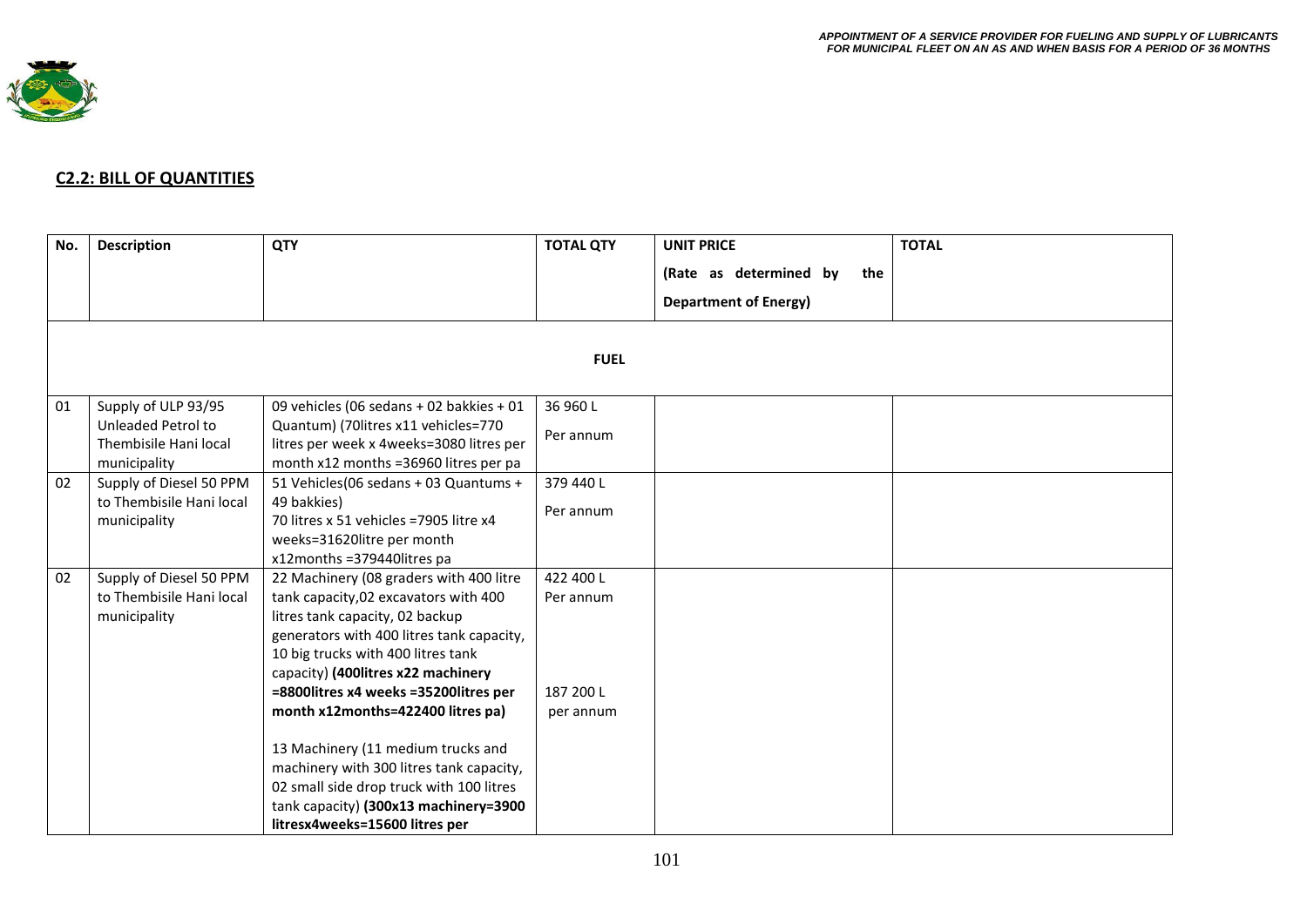

|    |                          | monthx12 months=187200 litres pa)           |                  |  |
|----|--------------------------|---------------------------------------------|------------------|--|
| 03 | Supply of Diesel 50 PPM  | 17 Machinery (08 TLB's, 06 Tractors 03      | 122 400 litres   |  |
|    | to Thembisile Hani local | water carts) x $150 = 2550$ litres x 04     | Per annum        |  |
|    | municipality             | weeks = $10200 \times 12$ months = $122400$ |                  |  |
|    |                          | Litres pa                                   |                  |  |
| 04 | Supply of Diesel 50 PPM  | 04 Machinery (02 Bomags and 02 Back         | 9 600 litres per |  |
|    | to Thembisile Hani local | generators) x 200 litres = 800 litres per   | annum            |  |
|    | municipality             | month x 12 months = $9600$ litres pa        |                  |  |
| 05 | Supply of Diesel 50 PPM  | 01 load bed x 800 litres = 800 litres per   | 9 600 litres per |  |
|    | to Thembisile Hani local | month $x$ 12 months = 9600 litres pa        | annum            |  |
|    | municipality             |                                             |                  |  |
|    | <b>TOTAL LITRES AND</b>  |                                             | 1 158 000 litres |  |
|    | <b>TOTAL BUDGET PER</b>  | Ξ                                           | per annum        |  |
|    | <b>ANNUM</b>             |                                             |                  |  |

## **LUBRICATION AND OTHER RELATED**

| No.            | <b>Description</b>      | <b>QTY</b>           | <b>TOTAL QTY</b> | <b>UNIT PRICE</b> | <b>TOTAL</b> |
|----------------|-------------------------|----------------------|------------------|-------------------|--------------|
| 1              | Supply and Delivery of  | 30 X 210 Litres x 12 | 6 300 litres     |                   |              |
|                | hydraulic oil           | Per annum            |                  |                   |              |
| $\overline{2}$ | Supply and Delivery of  | 5 X 20 Litres x 12   | 100 litres       |                   |              |
|                | brakefluid DOT 4 at the | Per annum            |                  |                   |              |
|                | municipal stores as and |                      |                  |                   |              |
|                | when required           |                      |                  |                   |              |
| 3              | Supply and Delivery of  | 5 X 210 Litres x 12  | 1 050 litres     |                   |              |
|                | summer coolant 96MEG    | Per annum            |                  |                   |              |
|                | at the municipal stores |                      |                  |                   |              |
|                | as and when required    |                      |                  |                   |              |
| 4              | Supply and Delivery of  | 20 X 210 Litres x 12 | 4 200 litres     |                   |              |
|                | Multi X600 15W40 at     | Per annum            |                  |                   |              |
|                | the municipal stores as |                      |                  |                   |              |
|                | and when required       |                      |                  |                   |              |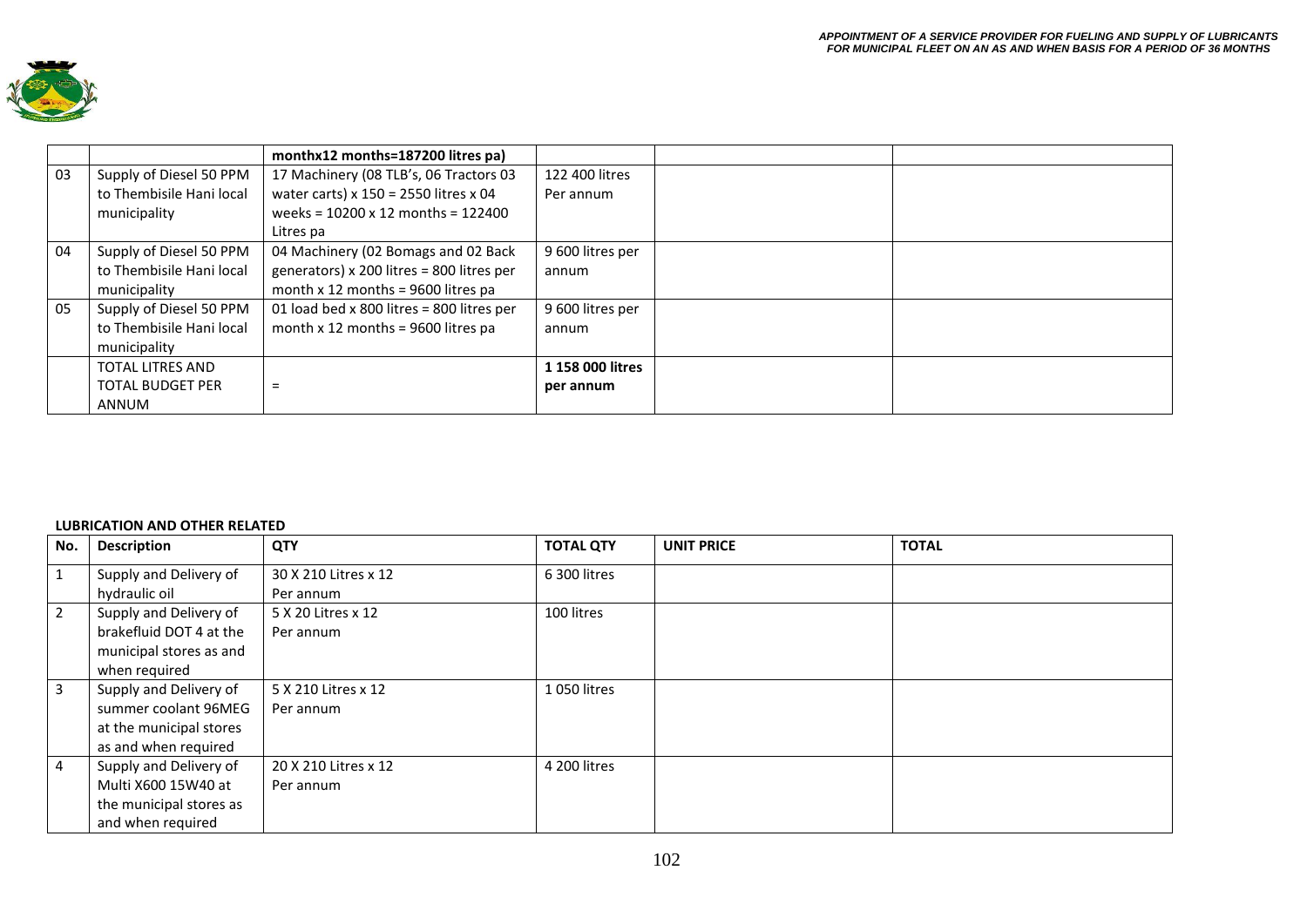

| 5              | Supply and Delivery of<br>UTTO10W30<br>SAE80WGL4 at the<br>municipal stores as and<br>when required        | 10 X 210 Litres x 12<br>Per annum | 2 100 litres |  |
|----------------|------------------------------------------------------------------------------------------------------------|-----------------------------------|--------------|--|
| 6              | Supply and Delivery of<br>Dura-X EP 80w90 GL-5 at<br>the municipal stores as<br>and when required          | 5 X 210 litres x 1 per annum      | 1050 litres  |  |
| $\overline{7}$ | Supply and Delivery of<br>Handgrit Orange at the<br>municipal stores as and<br>when required               | 25 X 5Kg Handgrit Orange          | 125 Kg       |  |
| 8              | Supply and Delivery of<br>5W30 HPPO LL at the<br>municipal stores as and<br>when required                  | 5 x 210 Litres                    | 1 050 litres |  |
| 9              | Supply and Delivery of<br>Lithium Complex Grease<br>EP@ at the municipal<br>stores as and when<br>required | 100 X 25 KG                       | 2 500 Kg     |  |
| 10             |                                                                                                            |                                   |              |  |